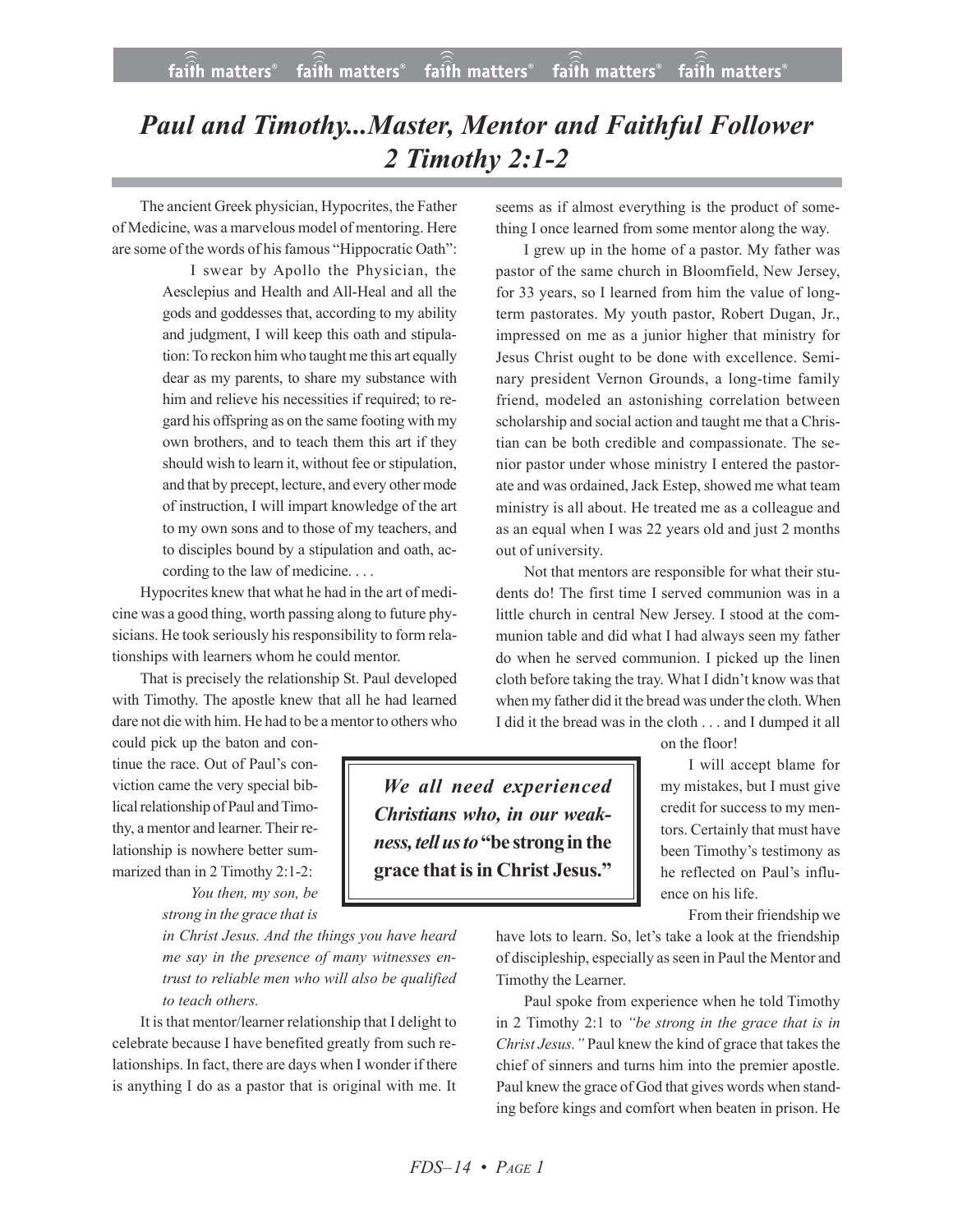knew the grace that answers prayers for healing in the life of others but three times refused to heal Paul's own malady. Paul knew from experience what the grace of Jesus Christ is all about . . . and that Timothy's best strategy was not to find strength in himself but in Christ Jesus.

We all need mentors who have experienced God's grace. Who can better help the mother whose child has died than another mother who has walked that same bitter path and there discovered Jesus Christ in the midst of her sorrow? Who understands discouragement or depression or turmoil like those who have been there and experienced the grace of Jesus Christ in the worst of times and come out safely on the other side? When a business is booming or busting, where better can we turn for help and guidance than to some fellow Christian who has traveled the same path before us? We all need experienced Christians who, in our weakness, tell us to *"be strong in the grace that is in Christ Jesus."* Experienced Christians . . . those whose words are backed by their own strength in Jesus' grace!

But Paul the mentor went beyond experience to example. He knew that it wasn't enough to offer counsel. He had to show Timothy how to live by grace and how to teach the truth. Read Acts 16 and you will discover that Paul took Timothy along to Philippi to see how it happened.

Timothy saw how Paul evangelized in a place where there was no synagogue. He listened as Paul taught by the riverside. He watched as Lydia and her household was baptized. He stayed with Paul as Lydia's guest. He walked down the street at Paul's side as a slave girl shouted after them. He took it all in when Paul commanded, "*In the name of Jesus Christ I command you to come out of her*", and Timothy saw his first exorcism. He observed Paul's response as a miracle precipitated a riot and the apostle was illegally beaten and thrown in jail. He heard those in the dungeons singing hymns. He experienced the tremors of the earthquake. He watched as the jailer in the middle of the night became a Christian and a disciple of Christ. He noted Paul's brilliant use of his Roman citizenship. His mentor set the example for him.

But that was just the beginning. On to Berea, Athens, Thessalonica and Corinth they went. He was there through the best and the worst, seeing how God's man lives by God's grace in every circumstance. For the rest of his life Timothy constantly reflected back on all that Paul had showed him and, as a result, he knew how Paul would respond if he were in the situations in which Timothy later found himself. Paul's example revolutionized Timothy's life and ministry.

In the movie *Camelot* there's a scene when King Arthur's kingdom is crumbling around him. The equality and justice of the Round Table has been destroyed. His knights are fighting one another. His beloved wife, Gweneivere, is in love with Arthur's best friend and once trusted comrade, Sir Lancelot. The utopia of Camelot has become a nightmare and the king doesn't know what to do. As he paces alone in the forest he remembers the mentor of his youth, Merlin the Magician. It was Merlin who taught him all he knew. So he asks, "What would Merlin do?" The solution to his dilemma was to determine what Merlin would do in a situation like the one that was destroying Camelot.

That is precisely what Timothy must have done in the years following Paul's martyrdom when Timothy was the pastor at Ephesus. When problems arose in the church he would pray and ask for God's direction, but he would also try and figure out what Paul would do. When dealing with carnal Christians in the Ephesian church, when discouraged by opposition, when faced with demons, when he, too, finally faced his own death as a martyr under Emperor Domitian, Timothy followed the example that had been set by his mentor Paul.

More than seminars, schools and books we today need mentors like Paul to show us by example what it means to "*be strong in the grace that is in Christ Jesus."* And when you find such a mentor, follow him/her everywhere. See what she does. See how he lives. As Paul said, *"Follow me as I follow Christ."*

But there is more to mentoring than experience and example. In order to impact the life of another there must also be expectations. This is often a key ingredient in the life of a church. When high expectations are placed on us and mentors enable us to meet those expectations there are often great accomplishments. But when there are low or no expectations there is usually little accomplished.

This is a principle for all of life. It applies to raising children, coaching sports or supervising employees. Expect a lot and enable them to meet those expectations. This creates a positive cycle because when expectations are met the followers feel good about themselves and their leaders. Then both are ready for another round of higher expectations.

Paul expected a great deal of Timothy. He expected him to take what he had learned from Paul and entrust it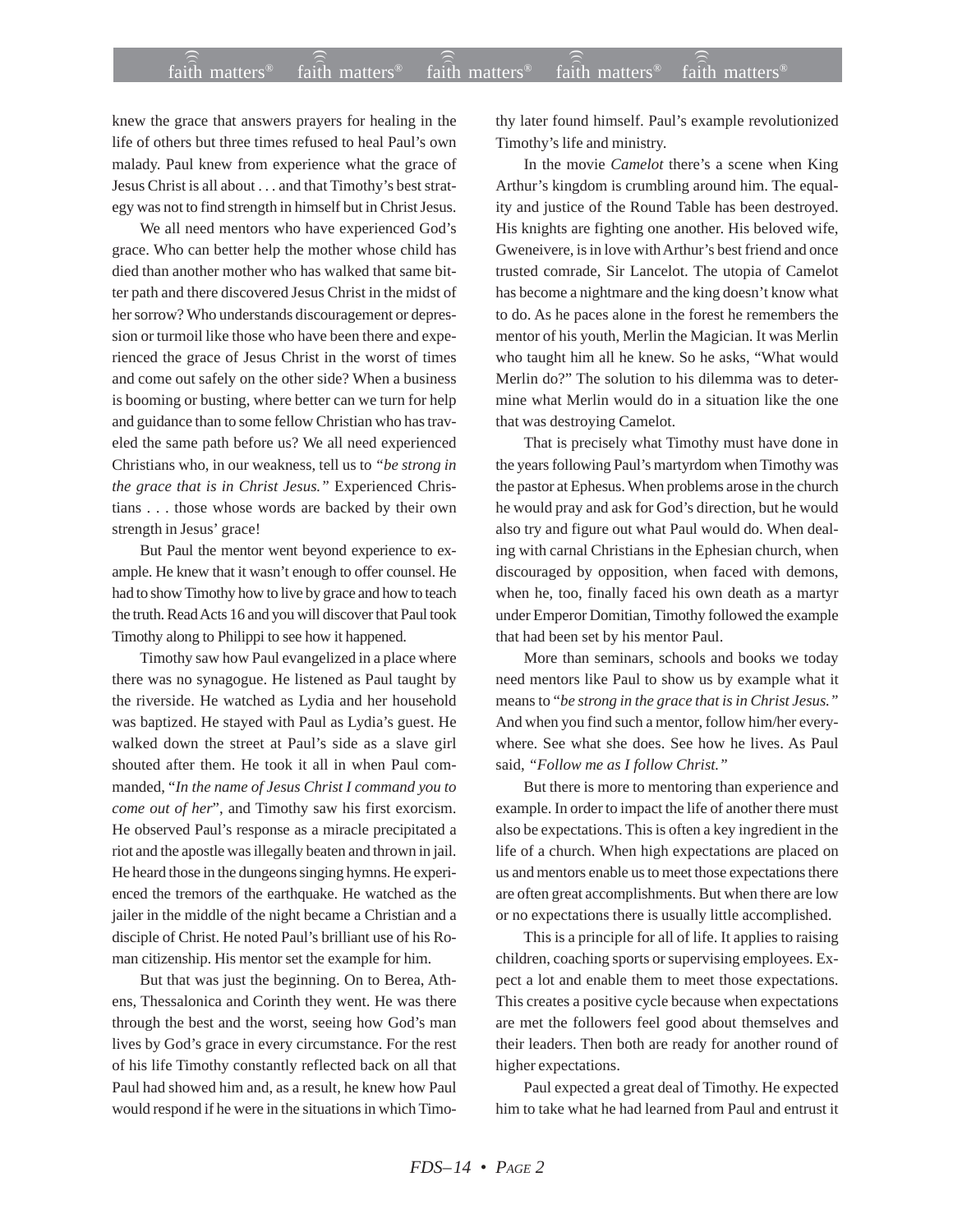## $f$ aith matters® staith matters® staith matters® staith matters® staith matters® faith matters<sup>®</sup> faith matters<sup>®</sup> faith matters<sup>®</sup>

to faithful men who would then be able to teach others also. Imagine the magnitude of Paul's expectation. The man who met Jesus on the road to Damascus, who carried the gospel out of Asia and into Europe, who penned much of the New Testament and established churches across the empire expected Timothy to be the connecting link to future generations. He expected Timothy to train others. He expected Timothy the learner to become Timothy the mentor.

Early in their relationship Paul had seen great potential in Timothy. In Timothy Paul saw someone who was bright and alert, someone who was zealous, who had a heart for God. This is the responsibility of a mentor to see potential, to see in someone what others may not see, to dream dreams and have hopes.

Modern analysts of mentoring often say that an individual may have a mentor until about ago 40. Then the individual ought to become a mentor. It's not that anyone should stop learning on his or her  $40<sup>th</sup>$  birthday, but this is a natural changing point from primarily receiving to primarily giving

If Paul or any other mentor were to have unreasonable expectations, or expectations without providing experience and example, that would be the height of cruelty and stupidity. The three must go together! That is the point of Ephesians 6:4: *"Fathers, do not exasperate your children; instead bring them up in the training and instruction of the lord."* Fathers are not to have unreasonable expectations of their children without providing the corol-

lary discipline and instruction. But, when a father or a mentor combines high expectations with enablement to meet those expectations, then we have a man or woman of God in the making!

Paul saw in Timothy the potential for greatness. Early on he sensed that this young man was worth pouring his life into. Per-

haps Paul was God's agent in evangelizing Timothy although that is not absolutely certain. The first mention of Timothy is in Acts 16:1 where he was already described as a disciple. His spiritual heritage was positive. Paul says in 2 Timothy 1:5: *"I have been reminded of your sincere faith, which first lived in your grandmother Lois and in your mother Eunice and, I am persuaded, now lives in you also."*

There had been a prophecy spoken in the church about Timothy's potential. We find it in 1 Timothy 1:18-19: *"Timothy, my son, I give you this instruction in keeping with the prophecies once made about you, so that by following them you may fight the good fight, holding on to faith and a good conscience."* We see in I Timothy 4:14 and 2 Timothy 1:6 that is was on the basis of this potential that Paul and the council of elders laid hands on Timothy for ministry.

Potential isn't everything but it is high on the list. Mentors need to be on the lookout for those who have a heart for God and the gifts for leadership. We need to diligently seek out those whom God has specially touched and give to them our experience and example and expectations.

A few years ago I bragged to a Bethel seminary professor about how well the seminary interns from Wooddale Church had succeeded in ministry after leaving us. He quietly suggested that we had picked the kind of interns who probably would have succeeded whether they had been at Wooddale Church or not! I think he may have been trying to correct me, but I took it as a compliment . . . that we are good at seeing potential!

Imagine the impact if every church leader found just one high potential Timothy and poured in their experience, example and expectations! Then you could say, *"My son* (my daughter), *be strong in the grace that is in Christ Jesus. And the things you have heard me say . . . entrust to reliable men who will be qualified to teach others also."*

*Become a mentor who sees the potential, encourages perseverance in others and gives them every opportunity to practice so that together we and generations to come may be strong in the grace that is in Christ Jesus.*

One reason why Timothy benefited so greatly from this relationship to Paul is because he persevered. He hung in there with the apostle year after year and through ups and downs. He traveled with Paul from city to city and church to church. Timothy stayed by his teacher whether Paul stood before

political leaders or was chased out of town. He put up with Paul's sometimes abrasive personality and accepted with grace Paul's lavish compliments and admiration.

Timothy was a marked contrast to Demas whom Paul describes to Timothy in 2 Timothy 4:9: *". . . Demas, because he loved this world, has deserted me and has gone to Thessalonica."*